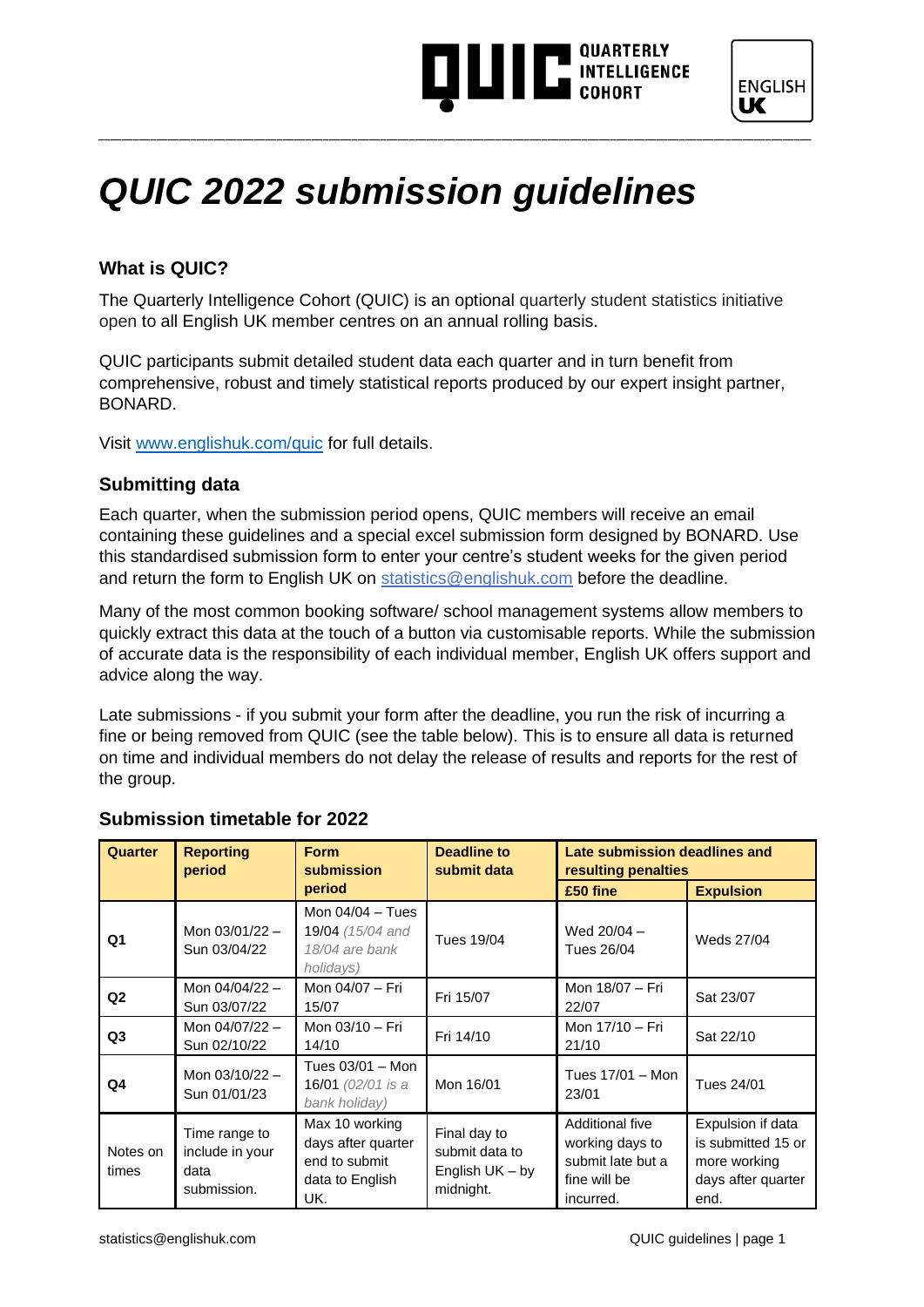### **AND THE SUBSTANCE**



### **Completing the form**

Forms must be completed carefully to avoid errors and anomalies in the final analysis.

1. Use the standardised form provided by English UK. Do not remove or add any rows or columns to the form. This helps ensure the submissions can be processed without further manual editing.

- 2. Enter your centre details on every form you complete. This ensures your data is correctly attributed to your centre. If you do not remember your English UK membership number, contact [membership@englishuk.com.](mailto:membership@englishuk.com)
- 3. Enter the postcode of the relevant centre on every form you complete. This will allow us to attribute your data to the correct UK region and offer regional comparative analysis. The postcode should be for your main teaching centre, as given to the Accreditation Unit.
- 4. If you are accredited as a seasonal multicentre and tuition takes place across several UK regions, submit a separate form for each location. Enter the postcode of the location where the teaching took place. This will allow us to drill down into the data for better regional comparative analysis.
- 5. If you are accredited as a home tuition provider or for in-company provision only where tuition takes place across several UK regions, enter 'multi' in the postcode field.
- 6. If you are sending statistics on behalf of a group (i.e. for more than one accreditation/ English UK member centre), do not aggregate the group's data; rather complete a separate form (or forms - see point 4 above) for each individual accreditation. This will allow us to better drill down into the data.
- 7. On every form enter the contact details (name, email and telephone number) of the person responsible for submitting the data. This is so that we can easily contact you should there be any anomalies in your data.
- 8. Populate the form with (whole figure only) student weeks. Only input numeric values.
- 9. One student week is defined as one student taking ten or more contact hours in one week. Tuition of less than 10 hours per week is excluded from the calculation. See the example supplied below.
- 10. The student week data to submit is the courses actually undertaken in the specified reporting period, not (future) bookings received in this period.
- 11. For 2022, please record student weeks that were originally set to be face-to-face, irrespective of whether these subsequently took place face-to-face, online or as hybrid courses. To enable accurate historical comparisons the student week definition needs to remain constant.
- 12. All entries must be for courses accredited under the Accreditation UK Scheme.
- 13. For each country, enter the number of student weeks taken by students of that 'nationality'. A student's nationality may not be the same as the country from which they booked or their country of residence.
- 14. In cases where the relevant country is not separately listed on the form, enter the data in the relevant 'other' field e.g. 'Benin' would be classified as 'Other Africa'. Please refer to the 'country list' below.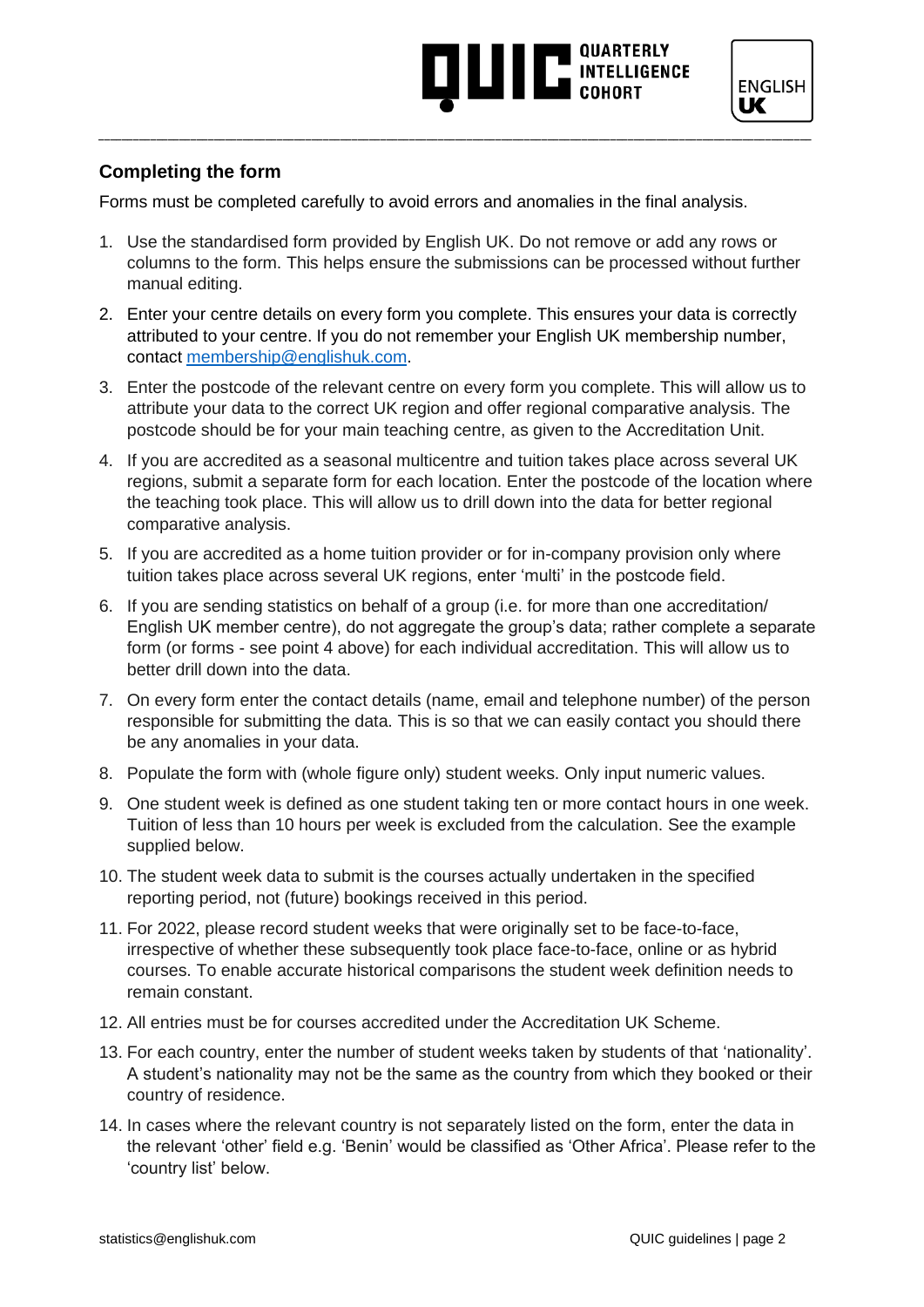## **AND ARTICULAR AND INTELLIGENCE**



- 15. Any students under the age of 18 who are studying on courses for adults should be recorded as 'adult' (the course type overrides the date of birth of the student).
- 16. If you're unsure of where to record student weeks for a particular course, email English UK on [statistics@englishuk.com.](mailto:statistics@englishuk.com) It is better you ask for clarification rather than declare student weeks in the incorrect 'course type' category - as inaccurate reporting would lead to inconsistency and inferior quality in the final statistical analysis.

\_\_\_\_\_\_\_\_\_\_\_\_\_\_\_\_\_\_\_\_\_\_\_\_\_\_\_\_\_\_\_\_\_\_\_\_\_\_\_\_\_\_\_\_\_\_\_\_\_\_\_\_\_\_\_\_\_\_\_\_\_\_\_\_\_\_\_\_\_\_\_\_\_\_\_\_\_\_\_\_\_\_\_\_\_\_\_\_\_\_\_\_\_\_\_\_\_\_\_\_\_\_\_\_\_\_\_\_\_\_\_\_\_\_\_\_\_\_\_\_\_\_\_\_

- 17. For each country, the totals for 'Student weeks by course type adult' should match the number of 'Adult' student weeks, and similarly the junior figures should match.
- 18. Ensure that for each country/ nationality, the totals for 'source', 'age', 'booking type', and for adult 'course type' combined with junior 'course type', are the same. For example, if a total of 10 student weeks were taken by Albanian students, the form might appear as follows:

| <b>Nationality</b><br>of student | <b>Student weeks by source</b> | <b>Student weeks</b><br>by age |       | <b>Student weeks by</b><br>booking type |       |            |
|----------------------------------|--------------------------------|--------------------------------|-------|-----------------------------------------|-------|------------|
| Country                          | Commissionable                 | Non-<br>commissionable         | Adult | Junior                                  | Group | Individual |
| <b>Albania</b>                   |                                |                                |       |                                         |       |            |
| Total                            | $= 10$                         | $= 10$                         |       | $=10$                                   |       |            |

| Student weeks by course type - adult |                                       |                 |     |            |                    | <b>Student weeks by course</b><br>type - junior |                    |                             |          |
|--------------------------------------|---------------------------------------|-----------------|-----|------------|--------------------|-------------------------------------------------|--------------------|-----------------------------|----------|
| General<br>English                   | Business &<br>Professional<br>English | English<br>Plus | EAP | <b>ESP</b> | One-<br>to-<br>One | Teacher<br>Development                          | General<br>English | Summer /<br>Winter<br>Camps | EAP      |
| 4                                    |                                       | 0               | 2   |            | 0                  |                                                 |                    |                             | $\Omega$ |
| $= 2$<br>$= 8$                       |                                       |                 |     |            |                    |                                                 |                    |                             |          |
| $= 10$                               |                                       |                 |     |            |                    |                                                 |                    |                             |          |

19. We suggest that you contact your software provider to investigate whether you can easily export the necessary data from your administration and booking system. Visit [www.englishuk.com/quic](https://www.englishuk.com/quic) to see resources provided by CLASS Systems, Fidelo Software and ElsieApp.

### **Example of how to calculate student weeks**

| No. of students | <b>English language</b><br>tuition per week | <b>Course length</b> | <b>Calculation</b> | <b>Student week</b><br>figure |
|-----------------|---------------------------------------------|----------------------|--------------------|-------------------------------|
|                 | 15 hours                                    | 8 weeks              | $10 \times 8$      | 80                            |
|                 | <sup>7</sup> hours                          | 3 weeks              | Disregarded        |                               |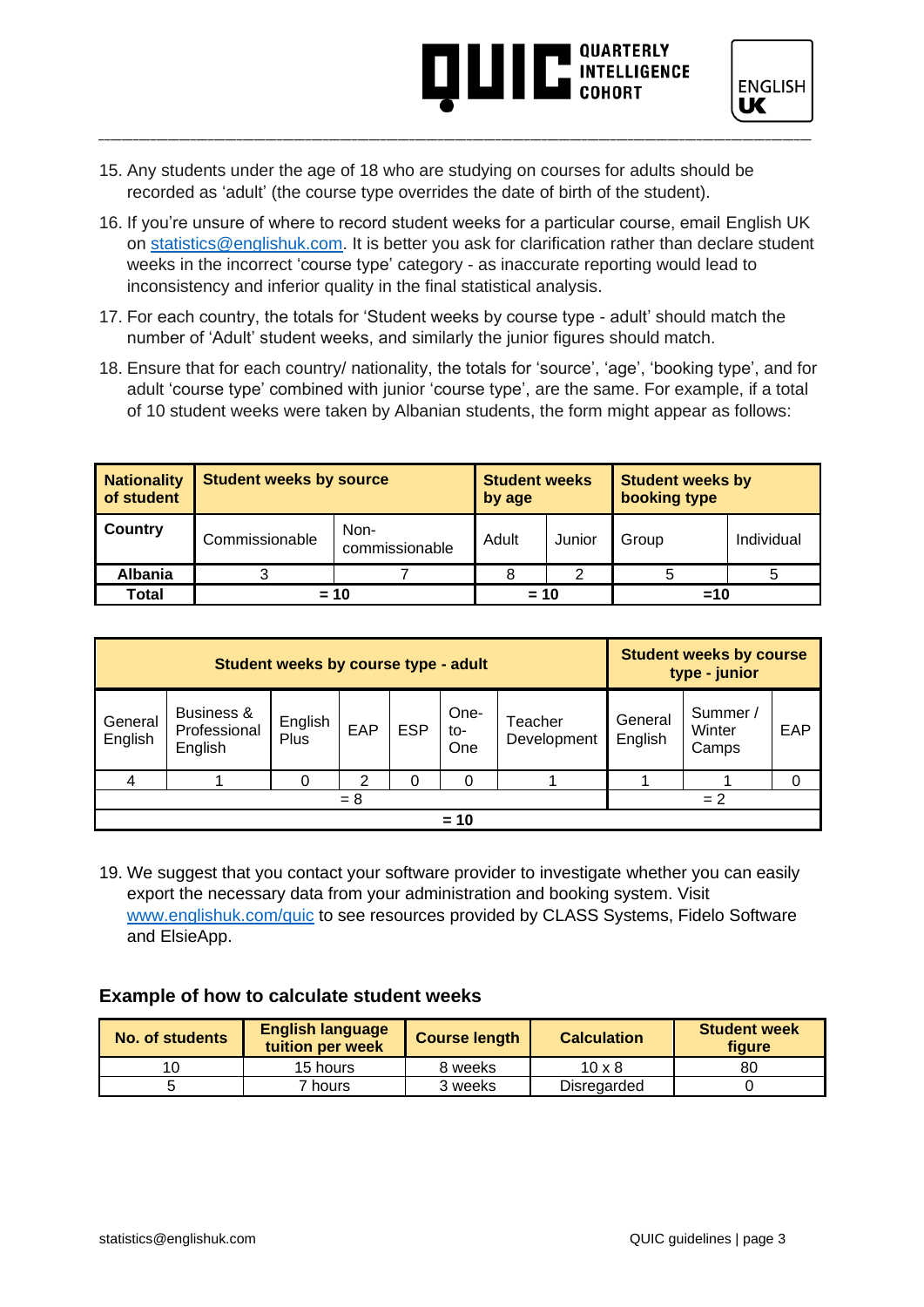# **AND READ OUARTERLY INTELLIGENCE**



### **Terminology explained**

|                                   | Commissionable                                                                                                               | Student weeks for which commission has been paid to a partner<br>(e.g. study abroad agency)                                                                                                                                                                                                                                           |  |
|-----------------------------------|------------------------------------------------------------------------------------------------------------------------------|---------------------------------------------------------------------------------------------------------------------------------------------------------------------------------------------------------------------------------------------------------------------------------------------------------------------------------------|--|
| <b>Source</b>                     | Non-<br>commissionable                                                                                                       | Student weeks for which no commission has been paid i.e. direct<br>booking and/or walk-ins                                                                                                                                                                                                                                            |  |
|                                   | Adult                                                                                                                        | Student weeks taken on courses designated for ages 18 and over                                                                                                                                                                                                                                                                        |  |
| Age                               | Junior                                                                                                                       | Student weeks taken on courses designated for under 18s                                                                                                                                                                                                                                                                               |  |
| <b>Booking</b><br>type            | Group                                                                                                                        | Student week booked as part of a group (closed or otherwise). A<br>group booking concerns a minimum of two students travelling on<br>the same itinerary (same course type, same booking source -<br>commissionable/non-commissionable).                                                                                               |  |
|                                   | Individual                                                                                                                   | Student weeks booked for an individual student                                                                                                                                                                                                                                                                                        |  |
|                                   | General                                                                                                                      | Student weeks taken on general and intensive English language<br>courses                                                                                                                                                                                                                                                              |  |
|                                   | Business &<br>professional<br>English                                                                                        | Student weeks taken on English language courses primarily<br>focused on professional content for business and commerce (more<br>than 50% of the course should be dedicated to business English)                                                                                                                                       |  |
|                                   | <b>English Plus</b>                                                                                                          | Student weeks taken on a general English course plus another<br>academic or vocational subject or leisure interest (e.g. English + art<br>and design, English plus football), with a 50/50 programme<br>component split                                                                                                               |  |
| <b>Course</b><br>type -           | <b>English for Specific</b><br>Purposes (ESP)                                                                                | Student weeks taken on courses designed for specific<br>professions/areas of work, e.g. English for lawyers, English for<br>medical professionals                                                                                                                                                                                     |  |
| adult                             | English for<br>Academic<br>Purposes (EAP)                                                                                    | Student weeks taken on courses to prepare for further academic<br>study                                                                                                                                                                                                                                                               |  |
|                                   | One-to-One                                                                                                                   | Student weeks taken on courses in which the majority of taught<br>hours are one-to-one                                                                                                                                                                                                                                                |  |
|                                   | Teacher<br>Development                                                                                                       | Student weeks taken on courses aimed primarily at practising or<br>trainee teachers from overseas. Courses may include language<br>improvement, methodology, creative teaching techniques,<br>contemporary culture, and/or using multimedia in lessons. Exclude<br>any teacher training courses that lead to certification e.g. CELTA |  |
|                                   | General English                                                                                                              | Student weeks taken on general and intensive English language<br>courses for juniors                                                                                                                                                                                                                                                  |  |
| <b>Course</b><br>type -<br>junior | Summer / Winter<br>camps                                                                                                     | Student weeks taken on short-term junior courses that combine<br>language tuition with activities and excursions, including English<br>Plus type courses.                                                                                                                                                                             |  |
|                                   | English for<br>Academic<br>Purposes (EAP)                                                                                    | Student weeks taken on courses to prepare juniors for further<br>academic study                                                                                                                                                                                                                                                       |  |
| <b>Chain</b>                      | A chain consists of least two year-round centres in two distinct locations with centralized<br>marketing/branding/ownership. |                                                                                                                                                                                                                                                                                                                                       |  |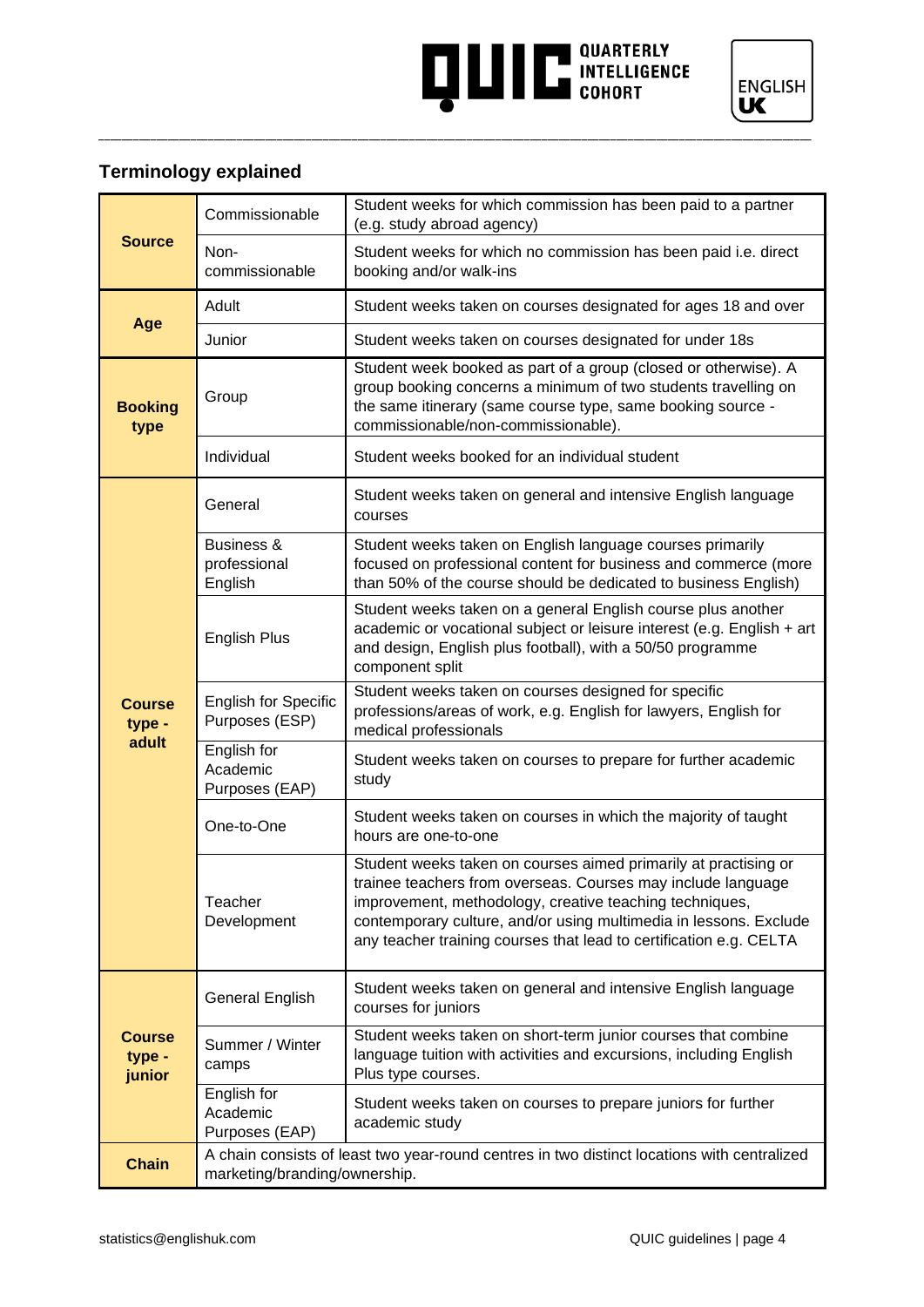# **AND READ TO USE AND SUBSTANCE COHORT**



### **Country list**

| Country/dependency name (as per<br><b>UN Geo scheme)</b> | <b>Classification on QUIC</b><br>submission form | <b>Regional classification</b><br>used in our statistical<br>reports |
|----------------------------------------------------------|--------------------------------------------------|----------------------------------------------------------------------|
| Albania                                                  | Albania                                          | Eastern Europe                                                       |
| Afghanistan                                              | Other Asia / Far East                            | Asia                                                                 |
| Algeria                                                  | Algeria                                          | Africa                                                               |
| American Samoa                                           | Other Australasia & Oceania                      | Australasia                                                          |
| Andorra                                                  | Other Western Europe                             | Western Europe                                                       |
| Angola                                                   | Angola                                           | Africa                                                               |
| Anguilla                                                 | <b>Other Central America</b>                     | <b>LATAM</b>                                                         |
| Antigua and Barbuda                                      | <b>Other Central America</b>                     | <b>LATAM</b>                                                         |
| Argentina                                                | Argentina                                        | <b>LATAM</b>                                                         |
| Armenia                                                  | Armenia                                          | Asia                                                                 |
| Aruba                                                    | <b>Other Central America</b>                     | <b>LATAM</b>                                                         |
| Australia                                                | Australia                                        | Australasia                                                          |
| Austria                                                  | Austria                                          | Western Europe                                                       |
| Azerbaijan                                               | Azerbaijan                                       | Asia                                                                 |
| <b>Bahamas</b>                                           | <b>Other Central America</b>                     | <b>LATAM</b>                                                         |
| <b>Bahrain</b>                                           | Bahrain                                          | <b>Middle East</b>                                                   |
| Bangladesh                                               | Other Asia / Far East                            | Asia                                                                 |
| <b>Barbados</b>                                          | <b>Other Central America</b>                     | <b>LATAM</b>                                                         |
| <b>Belarus</b>                                           | <b>Belarus</b>                                   | Eastern Europe                                                       |
| Belgium                                                  | Belgium                                          | Western Europe                                                       |
| <b>Belize</b>                                            | <b>Other Central America</b>                     | <b>LATAM</b>                                                         |
| <b>Benin</b>                                             | <b>Other Africa</b>                              | Africa                                                               |
| Bermuda                                                  | <b>Other Africa</b>                              | North America                                                        |
| <b>Bhutan</b>                                            | Other Asia / Far East                            | Asia                                                                 |
| <b>Bolivia</b>                                           | <b>Bolivia</b>                                   | <b>LATAM</b>                                                         |
| Bosnia and Herzegovina                                   | Bosnia and Herzegovina                           | Eastern Europe                                                       |
| <b>Botswana</b>                                          | <b>Other Africa</b>                              | Africa                                                               |
| <b>Brazil</b>                                            | <b>Brazil</b>                                    | <b>LATAM</b>                                                         |
| <b>British Virgin Islands</b>                            | <b>Other Central America</b>                     | <b>LATAM</b>                                                         |
| <b>Brunei</b>                                            | Other Asia / Far East                            | Asia                                                                 |
| <b>Bulgaria</b>                                          | <b>Bulgaria</b>                                  | Eastern Europe                                                       |
| <b>Burkina Faso</b>                                      | <b>Other Africa</b>                              | Africa                                                               |
| Burundi                                                  | <b>Other Africa</b>                              | Africa                                                               |
| Cabo Verde                                               | Other Africa                                     | Africa                                                               |
| Cambodia                                                 | Cambodia                                         | Asia                                                                 |
| Cameroon                                                 | <b>Other Africa</b>                              | Africa                                                               |
| Canada                                                   | Canada                                           | North America                                                        |
| Caribbean Netherlands                                    | <b>Other Central America</b>                     | <b>LATAM</b>                                                         |
| Cayman Islands                                           | <b>Other Central America</b>                     | <b>LATAM</b>                                                         |
| Central African Republic                                 | Other Africa                                     | Africa                                                               |
| Chad                                                     | <b>Other Africa</b>                              | Africa                                                               |
| Channel Islands                                          | Other Western Europe                             | Western Europe                                                       |
| Chile                                                    | Chile                                            | LATAM                                                                |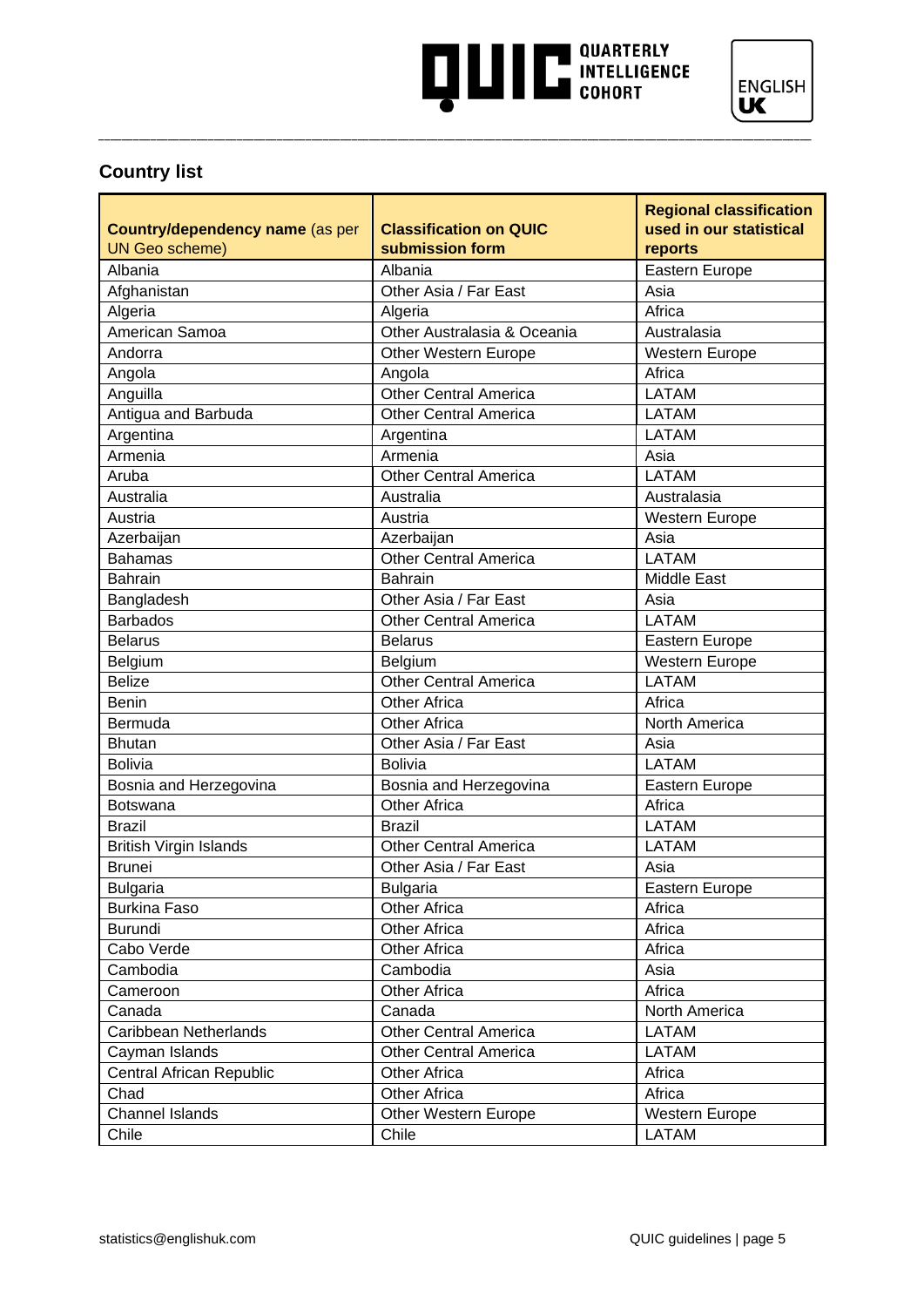# **AND READ TO A PARTICULAR SUBSEX COHORT**



|                                  |                                                    | <b>Regional classification</b> |
|----------------------------------|----------------------------------------------------|--------------------------------|
| Country/dependency name (as per  | <b>Classification on QUIC</b>                      | used in our statistical        |
| <b>UN Geo scheme)</b>            | submission form                                    | reports                        |
| China                            | China                                              | Asia                           |
| Colombia                         | Colombia                                           | <b>LATAM</b>                   |
| Comoros                          | <b>Other Africa</b>                                | Africa                         |
| Congo (Congo-Brazzaville)        | <b>Other Africa</b>                                | Africa                         |
| Cook Islands                     | Other Australasia & Oceania                        | Australasia                    |
| Costa Rica                       | Costa Rica                                         | <b>LATAM</b>                   |
| Côte d'Ivoire                    | <b>Other Africa</b>                                | Africa                         |
| Croatia                          | Croatia                                            | Eastern Europe                 |
| Cuba                             | <b>Other Central America</b>                       | <b>LATAM</b>                   |
| Curaçao                          | <b>Other Central America</b>                       | <b>LATAM</b>                   |
| Cyprus                           | Cyprus                                             | Eastern Europe                 |
| <b>Czech Republic</b>            | <b>Czech Republic</b>                              | Eastern Europe                 |
| Democratic Republic of the Congo | Other Africa                                       | Africa                         |
| <b>Denmark</b>                   | Denmark                                            | Western Europe                 |
| Djibouti                         | <b>Other Africa</b>                                | Africa                         |
| Dominica                         | <b>Other Central America</b>                       | <b>LATAM</b>                   |
| Dominican Republic               | Other Central America                              | <b>LATAM</b>                   |
| Ecuador                          | Ecuador                                            | <b>LATAM</b>                   |
| Egypt                            | Egypt                                              | Africa                         |
| El Salvador                      | <b>Other Central America</b>                       | <b>LATAM</b>                   |
| <b>Equatorial Guinea</b>         | <b>Other Africa</b>                                | Africa                         |
| Eritrea                          | <b>Other Africa</b>                                | Africa                         |
| Estonia                          | Estonia                                            | Eastern Europe                 |
|                                  | <b>Other Africa</b>                                | Africa                         |
| Ethiopia<br>Faeroe Islands       |                                                    |                                |
| <b>Falkland Islands</b>          | Other Western Europe<br><b>Other South America</b> | Western Europe<br><b>LATAM</b> |
|                                  |                                                    |                                |
| Fiji                             | Other Australasia & Oceania                        | Australasia                    |
| Finland                          | Finland                                            | <b>Western Europe</b>          |
| France                           | France                                             | Western Europe                 |
| <b>French Guiana</b>             | <b>Other South America</b>                         | <b>LATAM</b>                   |
| French Polynesia                 | Other Australasia & Oceania                        | Australasia                    |
| Gabon                            | <b>Other Africa</b>                                | Africa                         |
| Gambia                           | <b>Other Africa</b>                                | Africa                         |
| Georgia                          | Georgia                                            | Eastern Europe                 |
| Germany                          | Germany                                            | Western Europe                 |
| Ghana                            | <b>Other Africa</b>                                | Africa                         |
| Gibraltar                        | Other Western Europe                               | Western Europe                 |
| Greece                           | Greece                                             | Western Europe                 |
| Greenland                        | <b>Other North America</b>                         | North America                  |
| Grenada                          | <b>Other Central America</b>                       | <b>LATAM</b>                   |
| Guadeloupe                       | <b>Other Central America</b>                       | <b>LATAM</b>                   |
| Guam                             | Other Australasia & Oceania                        | Australasia                    |
| Guatemala                        | <b>Other Central America</b>                       | <b>LATAM</b>                   |
| Guinea                           | <b>Other Africa</b>                                | Africa                         |
| Guinea-Bissau                    | <b>Other Africa</b>                                | Africa                         |
| Guyana                           | <b>Other South America</b>                         | <b>LATAM</b>                   |
| Haiti                            | <b>Other Central America</b>                       | <b>LATAM</b>                   |
| <b>Holy See</b>                  | Other Western Europe                               | Western Europe                 |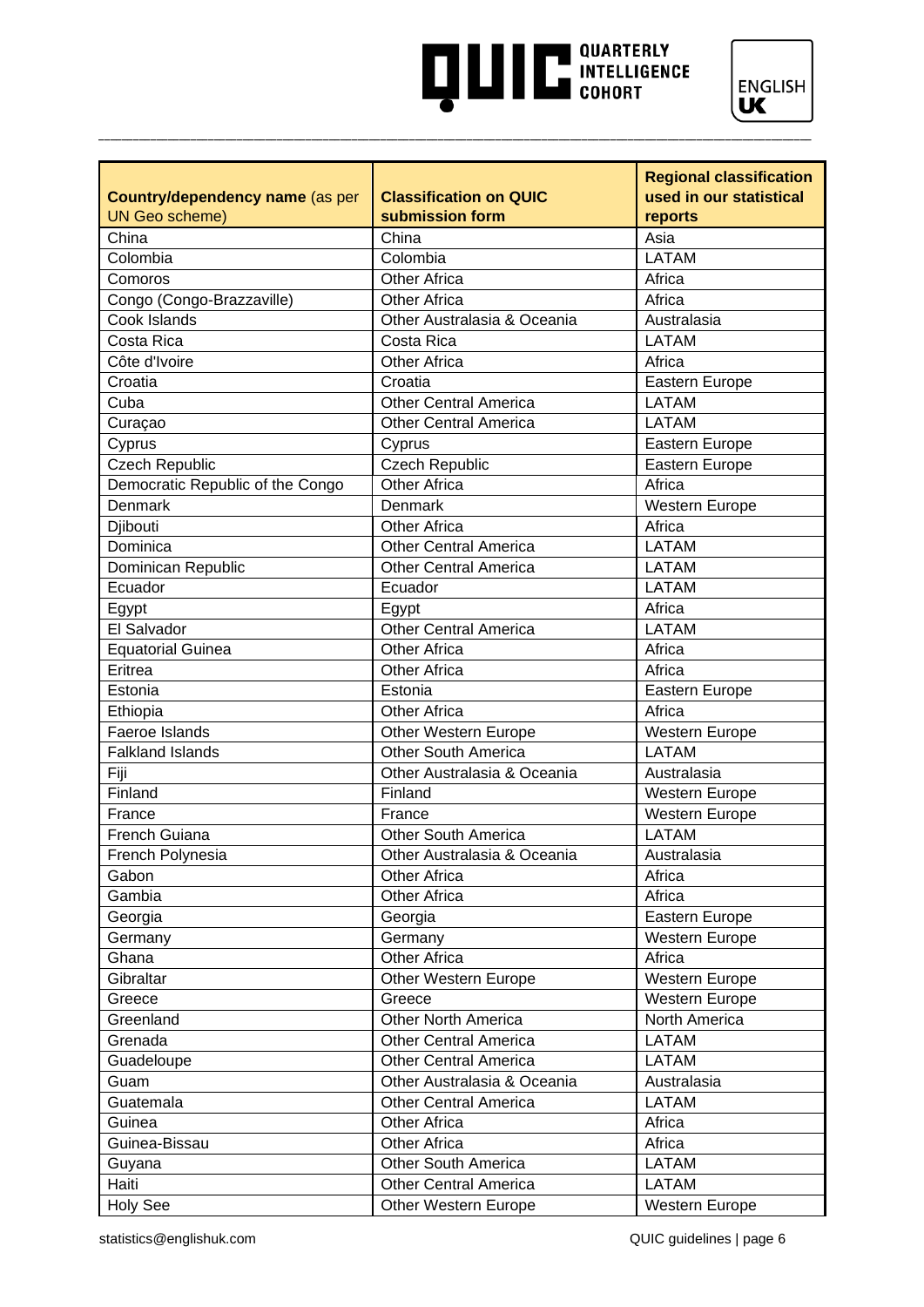# **AND READ OUARTERLY INTELLIGENCE**



|                                 |                               | <b>Regional classification</b> |
|---------------------------------|-------------------------------|--------------------------------|
| Country/dependency name (as per | <b>Classification on QUIC</b> | used in our statistical        |
| <b>UN Geo scheme)</b>           | submission form               | reports                        |
| Honduras                        | <b>Other Central America</b>  | <b>LATAM</b>                   |
| Hong Kong                       | Hong Kong                     | Asia                           |
| Hungary                         | Hungary                       | Eastern Europe                 |
| Iceland                         | Iceland                       | <b>Western Europe</b>          |
| India                           | India                         | Asia                           |
| Indonesia                       | Indonesia                     | Asia                           |
| Iran                            | Iran                          | Middle East                    |
| Iraq                            | Iraq                          | <b>Middle East</b>             |
| Ireland                         | Ireland                       | <b>Western Europe</b>          |
| Isle of Man                     | Other Western Europe          | Western Europe                 |
| Israel                          | <b>Israel</b>                 | Middle East                    |
| Italy                           | Italy                         | Western Europe                 |
| Jamaica                         | <b>Other Central America</b>  | <b>LATAM</b>                   |
| Japan                           | Japan                         | Asia                           |
| Jordan                          | Jordan                        | <b>Middle East</b>             |
| Kazakhstan                      | Kazakhstan                    | Eastern Europe                 |
| Kenya                           | <b>Other Africa</b>           | Africa                         |
| Kiribati                        | Other Australasia & Oceania   | Australasia                    |
| Kuwait                          | Kuwait                        | <b>Middle East</b>             |
| Kyrgyzstan                      | Kyrgyzstan                    | Eastern Europe                 |
| Laos                            | Other Asia / Far East         | Asia                           |
| Latvia                          | Latvia                        | Eastern Europe                 |
| Lebanon                         | Lebanon                       | <b>Middle East</b>             |
| Lesotho                         | <b>Other Africa</b>           | Africa                         |
| Liberia                         | <b>Other Africa</b>           | Africa                         |
| Libya                           | Libya                         | Middle East                    |
| Liechtenstein                   | Liechtenstein                 | Western Europe                 |
| Lithuania                       | Lithuania                     | Eastern Europe                 |
| Luxembourg                      | Luxembourg                    | <b>Western Europe</b>          |
| Macao                           | Macao                         | Asia                           |
| Macedonia (FYROM)               | Macedonia                     | Eastern Europe                 |
| Madagascar                      | <b>Other Africa</b>           | Africa                         |
| Malawi                          | <b>Other Africa</b>           | Africa                         |
| Malaysia                        | Malaysia                      | Asia                           |
| Maldives                        | Other Asia / Far East         | Asia                           |
| Mali                            | <b>Other Africa</b>           | Africa                         |
| Malta                           | Other Western Europe          | Western Europe                 |
| Marshall Islands                | Other Australasia & Oceania   | Australasia                    |
| Martinique                      | <b>Other Central America</b>  | <b>LATAM</b>                   |
| Mauritania                      | <b>Other Africa</b>           | Africa                         |
| <b>Mauritius</b>                | <b>Other Africa</b>           | Africa                         |
| Mayotte                         | <b>Other Africa</b>           | Africa                         |
| Mexico                          | Mexico                        | <b>LATAM</b>                   |
| Micronesia                      | Other Australasia & Oceania   | Australasia                    |
| Moldova                         | Moldova                       | Eastern Europe                 |
| Monaco                          | Monaco                        | Western Europe                 |
| Mongolia                        | Mongolia                      | Asia                           |
| Montenegro                      | Montenegro                    | Eastern Europe                 |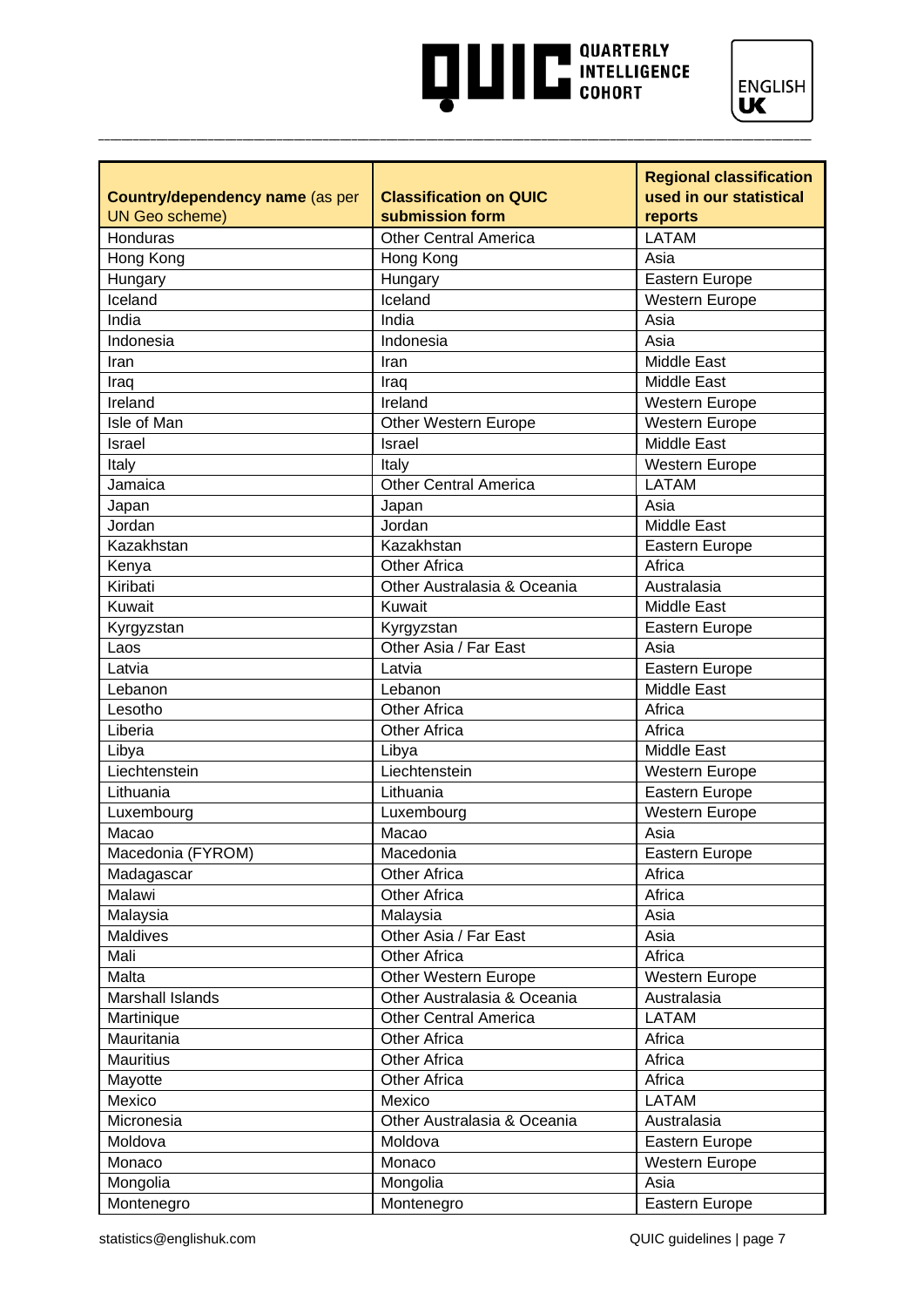# **AND READ TO A PARTICULAR SUBSEX COHORT**



|                                                          |                                                  | <b>Regional classification</b>     |
|----------------------------------------------------------|--------------------------------------------------|------------------------------------|
| Country/dependency name (as per<br><b>UN Geo scheme)</b> | <b>Classification on QUIC</b><br>submission form | used in our statistical<br>reports |
| Montserrat                                               | <b>Other Central America</b>                     | <b>LATAM</b>                       |
| Morocco                                                  | Morocco                                          | Africa                             |
| Mozambique                                               | <b>Other Africa</b>                              | Africa                             |
| Myanmar (formerly Burma)                                 | Other Asia / Far East                            | Asia                               |
| Namibia                                                  | <b>Other Africa</b>                              | Africa                             |
| Nauru                                                    | Other Australasia & Oceania                      | Australasia                        |
| Nepal                                                    | Nepal                                            | Asia                               |
| Netherlands                                              | Netherlands                                      | Western Europe                     |
| New Caledonia                                            | Other Australasia & Oceania                      | Australasia                        |
| New Zealand                                              | New Zealand                                      | Australasia                        |
| Nicaragua                                                | <b>Other Central America</b>                     | <b>LATAM</b>                       |
| Niger                                                    | <b>Other Africa</b>                              | Africa                             |
|                                                          |                                                  |                                    |
| Nigeria                                                  | Nigeria                                          | Africa                             |
| <b>Niue</b>                                              | Other Australasia & Oceania                      | Australasia                        |
| North Korea                                              | Other Asia / Far East                            | Asia                               |
| Northern Mariana Islands                                 | Other Australasia & Oceania                      | Australasia                        |
| Norway                                                   | Norway                                           | Western Europe                     |
| Oman                                                     | Oman                                             | <b>Middle East</b>                 |
| Pakistan                                                 | Pakistan                                         | Asia                               |
| Palau                                                    | Other Australasia & Oceania                      | Australasia                        |
| <b>Palestine State</b>                                   | <b>Palestine State</b>                           | <b>Middle East</b>                 |
| Panama                                                   | Panama                                           | <b>LATAM</b>                       |
| Papua New Guinea                                         | Other Australasia & Oceania                      | Australasia                        |
| Paraguay                                                 | Paraguay                                         | <b>LATAM</b>                       |
| Peru                                                     | Peru                                             | <b>LATAM</b>                       |
| Philippines                                              | Philippines                                      | Asia                               |
| Poland                                                   | Poland                                           | Eastern Europe                     |
| Portugal                                                 | Portugal                                         | <b>Western Europe</b>              |
| <b>Puerto Rico</b>                                       | <b>Other Central America</b>                     | <b>LATAM</b>                       |
| Qatar                                                    | Qatar                                            | <b>Middle East</b>                 |
| Réunion                                                  | Other Africa                                     | Africa                             |
| Romania                                                  | Romania                                          | Eastern Europe                     |
| Russia                                                   | Russia                                           | Eastern Europe                     |
| Rwanda                                                   | <b>Other Africa</b>                              | Africa                             |
| Saint Helena                                             | <b>Other Africa</b>                              | Africa                             |
| Saint Kitts and Nevis                                    | Other Central America                            | <b>LATAM</b>                       |
| Saint Lucia                                              | <b>Other Central America</b>                     | <b>LATAM</b>                       |
| Saint Pierre & Miquelon                                  | <b>Other North America</b>                       | North America                      |
| Saint Vincent and the Grenadines                         | <b>Other Central America</b>                     | <b>LATAM</b>                       |
| Samoa                                                    | Other Australasia & Oceania                      | Australasia                        |
| San Marino                                               | Other Western Europe                             | Western Europe                     |
| Sao Tome and Principe                                    | <b>Other Africa</b>                              | Africa                             |
| Saudi Arabia                                             | Saudi Arabia                                     | <b>Middle East</b>                 |
| Senegal                                                  | <b>Other Africa</b>                              | Africa                             |
| Serbia                                                   | Serbia                                           | Eastern Europe                     |
| Seychelles                                               | Other Africa                                     | Africa                             |
| Sierra Leone                                             | <b>Other Africa</b>                              | Africa                             |
| Singapore                                                | Singapore                                        | Asia                               |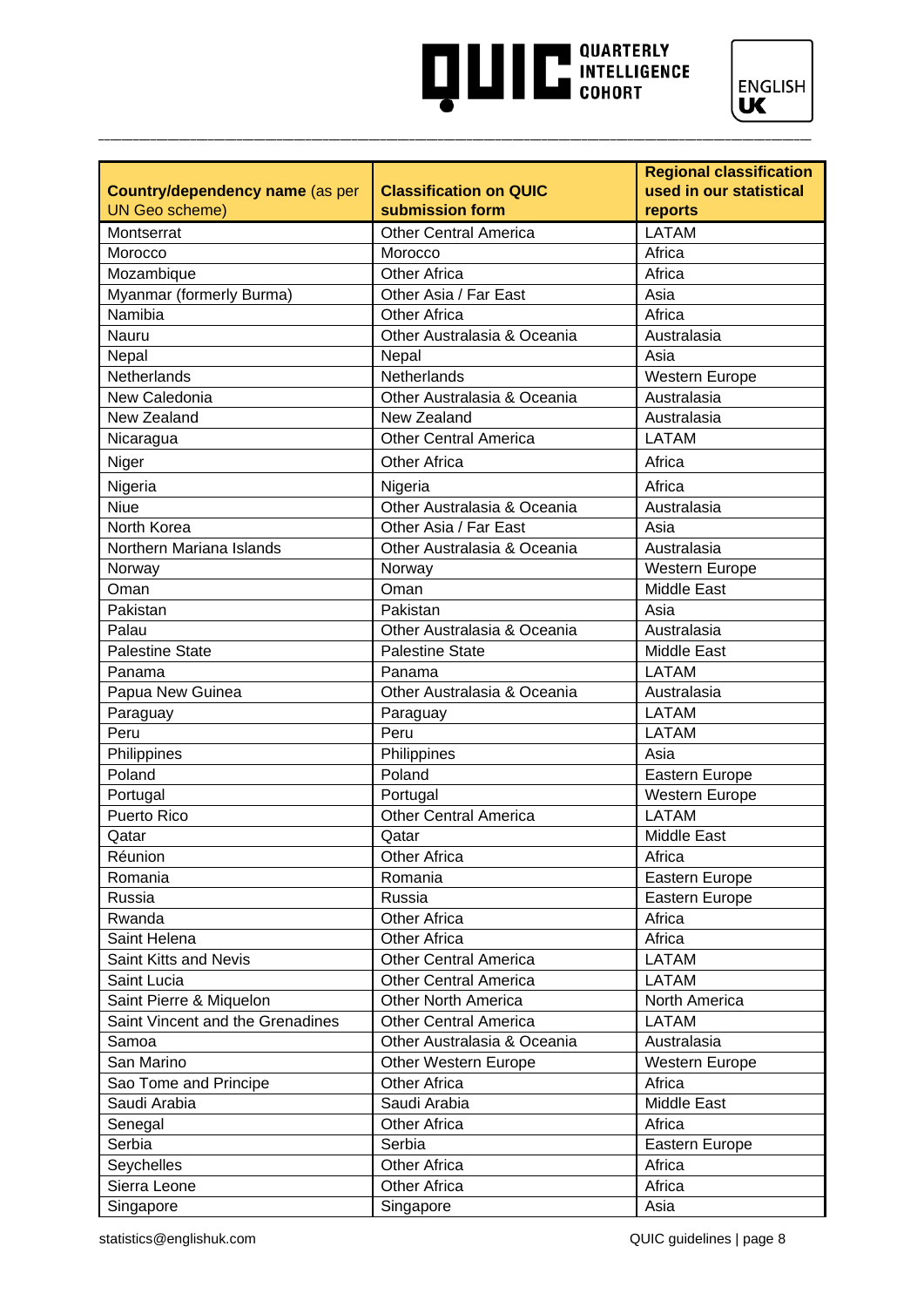# **AND READ TO A PARTICULAR SUBSEX COHORT**



|                                        |                               | <b>Regional classification</b> |
|----------------------------------------|-------------------------------|--------------------------------|
| <b>Country/dependency name (as per</b> | <b>Classification on QUIC</b> | used in our statistical        |
| <b>UN Geo scheme)</b>                  | submission form               | reports                        |
| <b>Sint Maarten</b>                    | <b>Other Central America</b>  | <b>LATAM</b>                   |
| Slovakia                               | Slovakia                      | Eastern Europe                 |
| Slovenia                               | Slovenia                      | Eastern Europe                 |
| Solomon Islands                        | Other Australasia & Oceania   | Australasia                    |
| Somalia                                | <b>Other Africa</b>           | Africa                         |
| South Africa                           | <b>Other Africa</b>           | Africa                         |
| South Korea                            | Korea                         | Asia                           |
| South Sudan                            | <b>Other Africa</b>           | Africa                         |
| Spain                                  | Spain                         | Western Europe                 |
| Sri Lanka                              | Other Asia / Far East         | Asia                           |
| Sudan                                  | <b>Other Africa</b>           | Africa                         |
| Suriname                               | <b>Other South America</b>    | <b>LATAM</b>                   |
| Swaziland                              | <b>Other Africa</b>           | Africa                         |
| Sweden                                 | Sweden                        | Western Europe                 |
| Switzerland                            | Switzerland                   | Western Europe                 |
| Syria                                  | Syria                         | <b>Middle East</b>             |
| Taiwan                                 | Taiwan                        | Asia                           |
| Tajikistan                             | Tajikistan                    | Asia                           |
| Tanzania                               | <b>Other Africa</b>           | Africa                         |
| Thailand                               | Thailand                      | Asia                           |
| <b>Timor-Leste</b>                     | Other Asia / Far East         | Asia                           |
| Togo                                   | <b>Other Africa</b>           | Africa                         |
| Tokelau                                | Other Australasia & Oceania   | Australasia                    |
| Tonga                                  | Other Australasia & Oceania   | Australasia                    |
| Trinidad and Tobago                    | <b>Other Central America</b>  | <b>LATAM</b>                   |
| Tunisia                                | Tunisia                       | Africa                         |
| <b>Turkey</b>                          | Turkey                        | Western Europe                 |
| Turkmenistan                           | Turkmenistan                  | Asia                           |
| <b>Turks and Caicos</b>                | <b>Other Central America</b>  | <b>LATAM</b>                   |
| Tuvalu                                 | Other Australasia & Oceania   | Australasia                    |
| U.S. Virgin Islands                    | <b>Other Central America</b>  | <b>LATAM</b>                   |
| Uganda                                 | Other Africa                  | Africa                         |
| Ukraine                                | Ukraine                       | Eastern Europe                 |
| <b>United Arab Emirates</b>            | <b>United Arab Emirates</b>   | <b>Middle East</b>             |
| United Kingdom                         | United Kingdom                | <b>Western Europe</b>          |
| Uruguay                                | Uruguay                       | <b>LATAM</b>                   |
| <b>USA (United States of America)</b>  | <b>USA</b>                    | North America                  |
| Uzbekistan                             | Uzbekistan                    | Asia                           |
| Vanuatu                                | Other Australasia & Oceania   | Australasia                    |
| Venezuela                              | Venezuela                     | LATAM                          |
| Viet Nam                               | Vietnam                       | Asia                           |
| Wallis & Futuna                        | Other Australasia & Oceania   | Australasia                    |
| Western Sahara                         | <b>Other Africa</b>           | Africa                         |
| Yemen                                  | Yemen                         | Middle East                    |
| Zambia                                 | <b>Other Africa</b>           | Africa                         |
| Zimbabwe                               | Other Africa                  | Africa                         |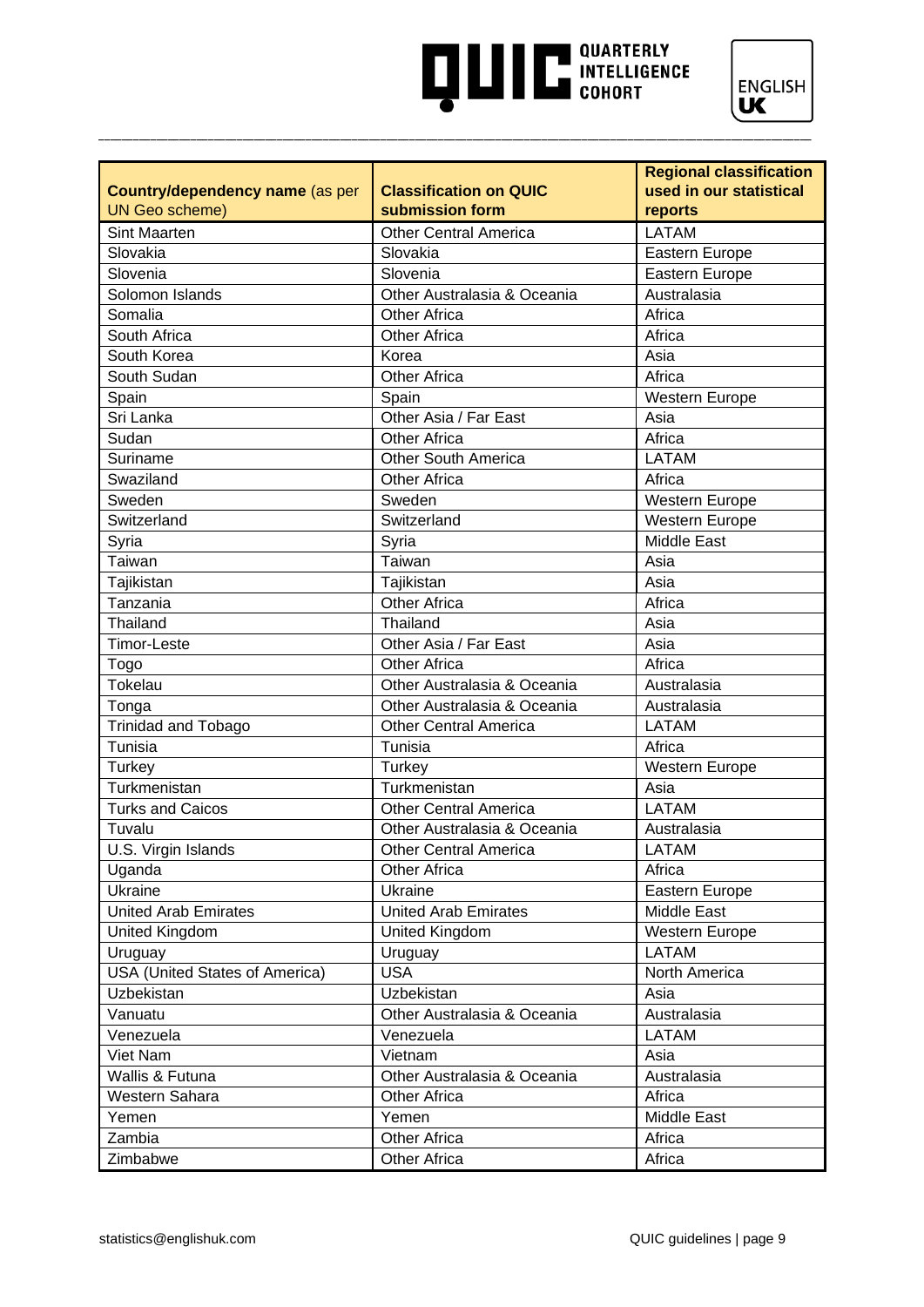### **THE INTELLIGENCE**



#### **Which UK region is my teaching centre located in?**

The postcode you enter in your submission form allow us to attribute your data to the correct UK region.

\_\_\_\_\_\_\_\_\_\_\_\_\_\_\_\_\_\_\_\_\_\_\_\_\_\_\_\_\_\_\_\_\_\_\_\_\_\_\_\_\_\_\_\_\_\_\_\_\_\_\_\_\_\_\_\_\_\_\_\_\_\_\_\_\_\_\_\_\_\_\_\_\_\_\_\_\_\_\_\_\_\_\_\_\_\_\_\_\_\_\_\_\_\_\_\_\_\_\_\_\_\_\_\_\_\_\_\_\_\_\_\_\_\_\_\_\_\_\_\_\_\_\_\_

In most cases, the definition of regions used by English UK matches The Nomenclature of Territorial Units for Statistics (NUTS) i.e. the geocode standard by Eurostat.

| <b>QUIC UK regions</b>                                  | <b>Constituent counties, unitary authorities and/or cities</b>                                                                                                                                                                                                                              |
|---------------------------------------------------------|---------------------------------------------------------------------------------------------------------------------------------------------------------------------------------------------------------------------------------------------------------------------------------------------|
| South and South<br>Eastern England                      | Berkshire, Oxfordshire, Surrey, East Sussex, West Sussex, Hampshire, Isle of<br>Wight, Kent                                                                                                                                                                                                 |
| London                                                  | Inner London - West, Inner London - East, Outer London - East and North<br>East, Outer London - South, Outer London - West and North West                                                                                                                                                   |
| Eastern England                                         | East Anglia, Bedfordshire, Hertfordshire, Essex, Cambridge                                                                                                                                                                                                                                  |
| Northern England                                        | East Yorkshire and Northern Lincolnshire (Humberside), North Yorkshire, South<br>Yorkshire, West Yorkshire, Cumbria, Cheshire, Greater<br>Manchester, Lancashire, Merseyside, Tees Valley and Durham,<br>Northumberland and Tyne and Wear                                                   |
| South West<br>England and the<br><b>Channel Islands</b> | Wiltshire, Bristol, Dorset, Somerset, Cornwall and Isles of Scilly, Devon                                                                                                                                                                                                                   |
| Central England<br>and Wales                            | Herefordshire, Worcestershire, Warwickshire, Shropshire, Staffordshire, West<br>Midlands, Derbyshire, Nottinghamshire, Leicestershire, Rutland,<br>Northamptonshire, Lincolnshire, Gloucestershire, Buckinghamshire, North<br>Wales, Mid Wales, South East Wales, South West Wales, Gwynedd |
| Scotland and<br>Northern Ireland                        | Eastern Scotland, South Western Scotland, North Eastern Scotland, Highlands<br>and Islands, Northern Ireland                                                                                                                                                                                |

#### **Data protection**

You submit your data to English UK where it will be stored securely on a server and only accessed in direct relation to QUIC. The data is passed via secure transfer to BONARD.

As ESOMAR members, BONARD follows the ICC/ ESOMAR International Code on Market, Opinion and Social Research and Data Analytics as well as the ESOMAR Data Protection Checklist.

[View the ESOMAR data protection checklist](https://esomar.org/uploads/attachments/ckqw2a1ia07kcmhtrg964ysir-esomar-data-protection-checklist-september-2017.pdf)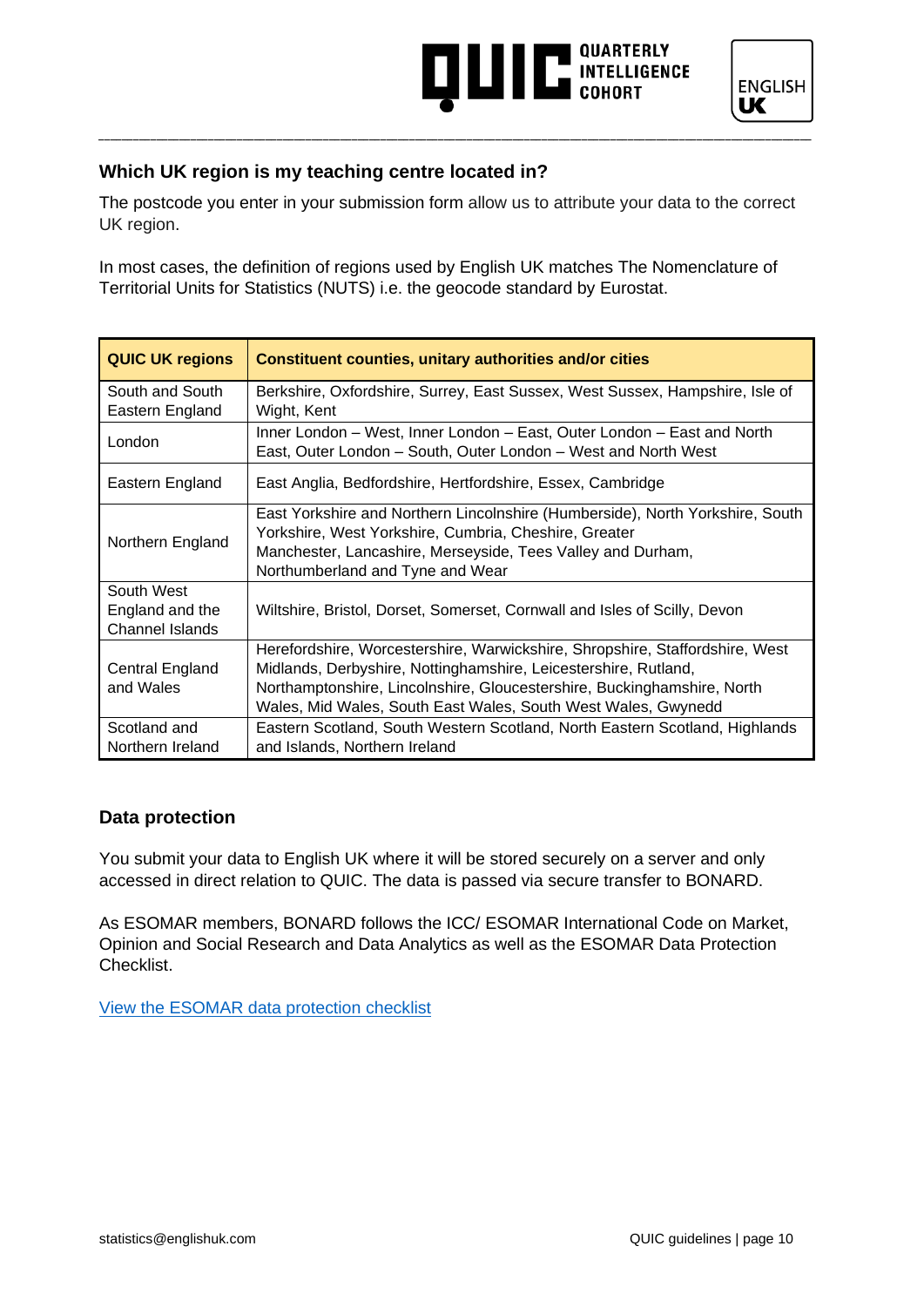### **AND THE SUBSTANCE**

#### **Terms and conditions**

1. The inaugural QUIC sign-up period was open until Friday 31 March 2017. Members were issued an invoice for the annual fee by 14 April 2017. This was payable within 14 days.

- 2. For subsequent years, English UK will send all members of QUIC an invoice for the annual fee during the first quarter. This invoice will be payable within 30 days, or by the first working day of the second quarter, whichever is earliest. Failure to pay this invoice will result in the member's exclusion from QUIC.
- 3. Members of QUIC commit to submitting accurate data in full compliance with guidelines issued by English UK by the published deadlines. If your data is late, but is received by midnight on the fifth working day after the submission deadline, you will be fined £50+VAT. This penalty is per centre, per submission. Data sent after this will not be accepted and the member will be expelled from QUIC with immediate effect.
- 4. Re-admission to QUIC for members who have been expelled for failure to return data will be at the discretion of English UK.
- 5. English UK reserves the right to make changes to QUIC, including the submission process and guidelines. Any changes made will be in consultation with research experts and be intended to improve QUIC for the benefit of all members.
- 6. No (full or partial) refunds of the annual fee will be issued for any reason.
- 7. Failure to pay the £50+VAT penalty fine within 30 days of issuance will result in immediate expulsion from QUIC.
- 8. QUIC is open to all English UK members until 31 March 2017 and then every December to mid-March thereafter.
- 9. The minimum length of membership of QUIC is one calendar year, i.e. four quarters of data submission (January – December).
- 10. Membership of QUIC is rolling year-on-year. You may cancel your membership of QUIC in December (1-31 December) each year by means by writing to [statistics@englishuk.com.](mailto:statistics@englishuk.com)
- 11. QUIC members will receive the full statistical report in digital copy via email within a maximum of eight weeks and a minimum of four weeks after the end of the referenced quarter.
- 12. A top-lines executive summary of the full report will be made publicly available and distributed by English UK.
- 13. English UK reserves the right to sell the full report to stakeholders, partners and other interested parties for a suitably inflated price if we assess there to be no conflict of interest.
- 14. QUIC members agree not to share the full report or accompanying pivot tables outside their organisation. English UK reserves the right to expel a member from QUIC if there is evidence suggesting that the member has shared the full report outside their organisation.
- 15. English UK will collate the data submitted by members and share this with third-party research agency BONARD following strict data protection protocols.
- 16. BONARD is an affiliate member of the United Nations World Tourism Organisation and a member of ESOMAR. As such, they comply with an international research code of conduct and follow strict data protection protocol.